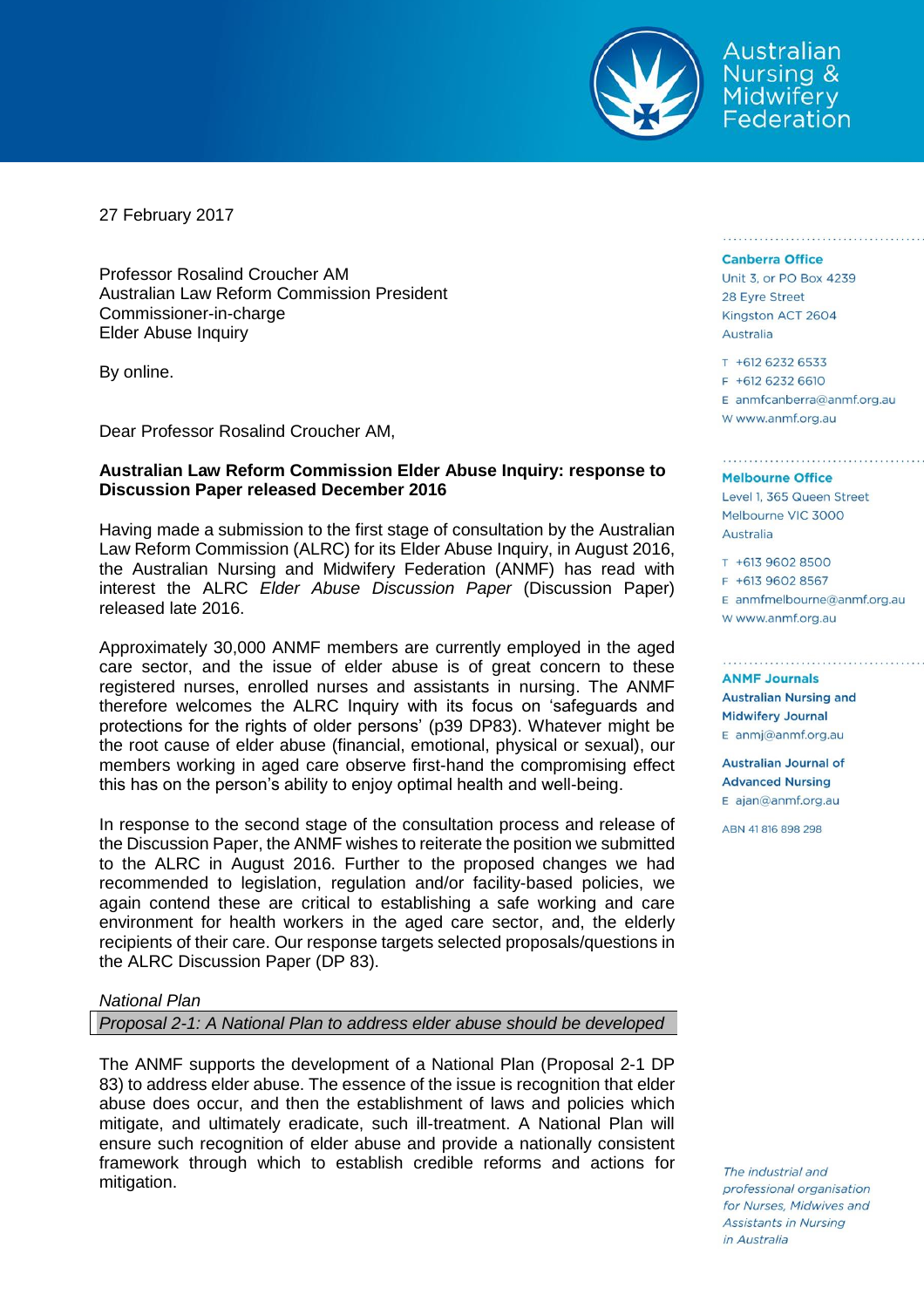# *Disclosure of elder abuse*

*Proposal 3-5: Any person who reports elder abuse to the public advocate or public guardian in good faith and based on a reasonable suspicion should not, as a consequence of their report, be:*

- *(a) liable, civilly, criminally or under an administrative process;*
- *(b) found to have departed from standards of professional conduct;*
- *(c) dismissed or threatened in the course of their employment: or*
- *(d) discriminated against with respect to employment or membership in a profession or trade union.*

The ANMF supports the proposed reform to the powers of investigation of state and territory public advocates and guardians. This provides the reporting mechanism we requested for aged care workers (our nurse and assistants in nursing members) or elderly persons who fear risk of reprisal from their employer/aged care provider. Proposal 3-5 (DP 83) specifically provides the safeguard of non-discriminatory action on reporting a case/s of elder abuse.

# *Employment screening in aged care*

 $\overline{a}$ 

*Proposal 11-4: There should be a national employment screening process for Australian Government funded aged care. The screening process should determine whether a clearance should be granted to work in aged care, based on an assessment of:*

- *(a) a person's national criminal history;*
- *(b) relevant reportable incidents under the proposed reportable incidents scheme; and*
- *(c) relevant disciplinary proceedings or complaints.*

*Proposal 11-5: A national database should be established to record the outcome and status of employment clearances.* 

Proposals 11-4 and 11-5 (DP 83) call for processes to be established on a national basis relating to criteria for screening of future employees within the aged care sector. The ANMF urges this national system should be consistent with the provisions of the *Health Practitioner Regulation National Law Act 2009* (National Law), rather than creating a parallel mechanism. Specifically, the National Law sets out at s55 the criteria for 'unsuitability to hold general registration'. As argued in our original submission, assistants in nursing (however titled), who make up an ever-increasing cohort of the aged care workforce, should be regulated under the current national regulatory systems for registered nurses and enrolled nurses – in order to protect the public.

Under the National Law, the 'fit and proper person' test is applied. The wider public has a level of trust with regard to who cares for them, their relatives or friends, in residential and community aged care. The public has a right to know that persons caring for them, their family or friends are fit and proper persons. This is a standard required of regulated health professionals<sup>1</sup>. The fit and proper

<sup>&</sup>lt;sup>1</sup> The fit and proper person test incorporates considerations of honesty, knowledge, and ability. Honesty to execute the role without malice or partiality; knowledge to know what should be done; and ability to execute the role diligently and not neglect it because of incapability. Considerations of "proper person" may incorporate aspects of credibility and conduct. As applied by the National Law and the NMBA *Code of Professional Conduct for Nurses in Australia* which sits under that Law. Available at these websites: *[http://www.austlii.edu.au/au/legis/qld/consol\\_act/hprnla2009428/](http://www.austlii.edu.au/au/legis/qld/consol_act/hprnla2009428/)* and <http://www.nursingmidwiferyboard.gov.au/Codes-Guidelines-Statements.aspx>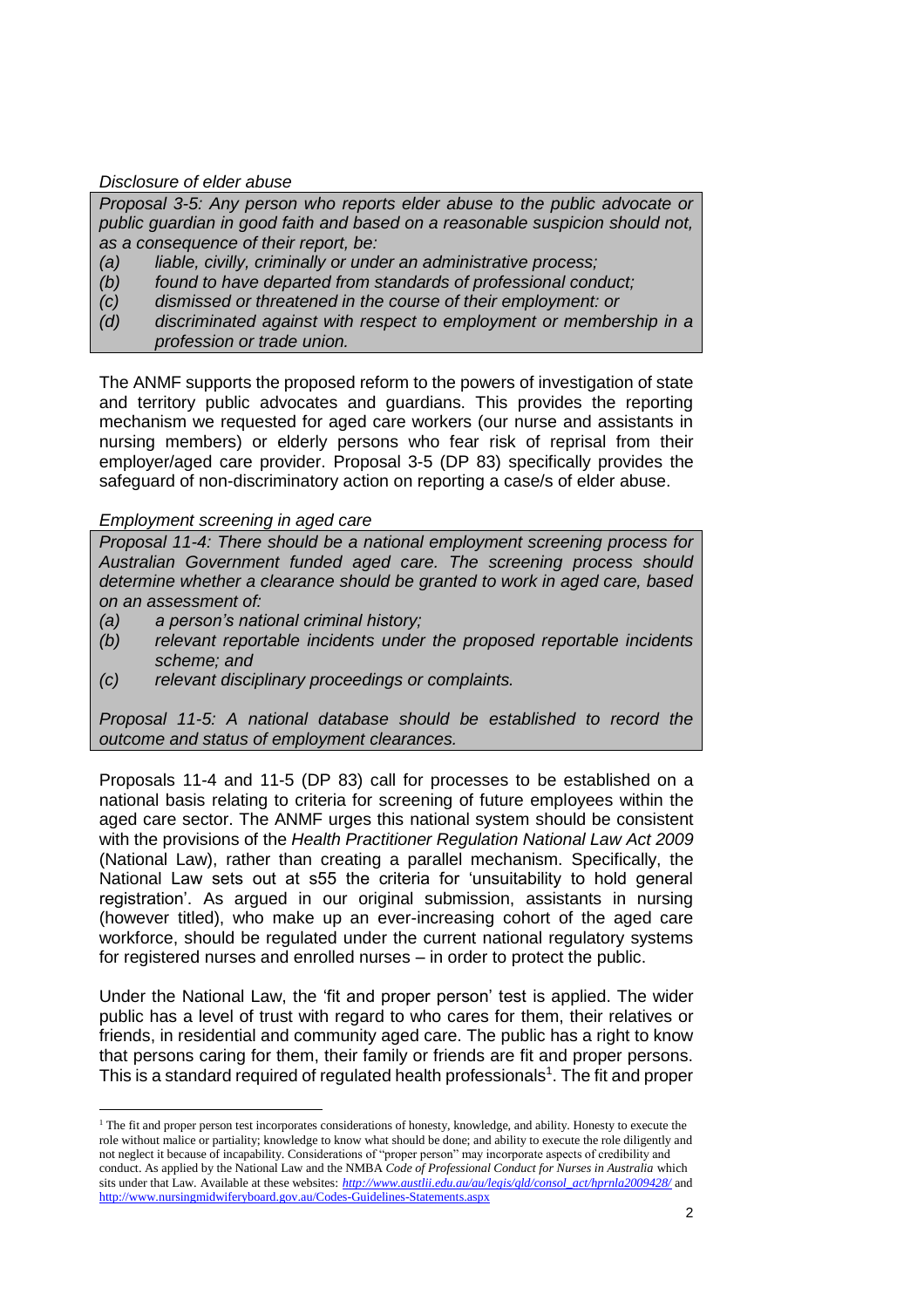person test applied to an assistant in nursing (AIN) (however titled) working in aged care would include: the overall standard of educational preparation and training, knowledge, skills, experience, competence, diligence, judgement, character, honesty and integrity required to satisfactorily discharge their duties and responsibilities in performing aspects of delegated nursing care in aged care settings.

The information sought on 'relevant disciplinary proceedings or complaints' under Proposal 11-4 )c) (DP 83), is already available for regulated health professionals – including registered nurses and enrolled nurses, within the publicly accessible national database retained by the Australian Health Practitioner Regulation Agency (AHPRA). Were AINs to be similarly regulated, as the ANMF has argued for some time should occur, information would likewise be available on disciplinary proceedings or complaints made against this everincreasing cohort of unregulated aged care workers.

The Professional Practice Framework  $(PPF)^2$  which governs the practice of registered nurses and enrolled nurses under their national regulation, provides a nationally consistent risk mitigation mechanism for those who work in aged care. National regulation of AINs would afford a similar risk assessment mechanism.

Regarding 11-4 (a) the ANMF notes that this point only concerns a person's **national** criminal history. We refer to the Australian Health Practitioner Regulation Agency (AHPRA) Registration standard: Criminal history<sup>3</sup> for regulated health practitioners which includes national and international criminal history: *"…when making a declaration about criminal history, applicants and registered health practitioners must declare their entire criminal history, from Australian and any other country, including any spent convictions."*

Given that around one-third of unregulated health workers who are employed in direct care work within the aged care sector (both residential and community) were born outside Australia<sup>4</sup> the ANMF considers the criminal history declaration for this group must also encompass national and international convictions.

*Code of conduct for aged care workers*

minimum mandatory standards of education and qualifications

 $\overline{a}$ 

- registration (with publicly available register)
- mandatory reporting of misconduct by other health professionals
- notifications of unprofessional practice or health impairments affecting practice

<sup>2</sup> The NMBA Professional Practice Framework (PPF) includes national:

standards for practice

scope of practice

Decision Making Framework

Code of Ethics, Code of Professional Conduct, and professional boundaries guidelines

Registration Standards, including: Recency of Practice; Continuing Professional Development; Criminal History; Professional Indemnity Insurance Arrangements for Nurses; English Language Skills

All elements of the Framework ate available at NMBA website[: http://www.nursingmidwiferyboard.gov.au](http://www.nursingmidwiferyboard.gov.au/) <sup>3</sup> Australian Health Practitioner Regulation Agency. Registration standard: Criminal history. Available at:

<http://www.ahpra.gov.au/Registration/Registration-Standards.aspx>

<sup>4</sup> King, D., Mavromaras, K., and Wei, Z. et al. 2012. *The Aged Care Workforce.* Canberra: Australian Government Department of Health and Ageing. (particularly sections 3.7 and 5.1.4)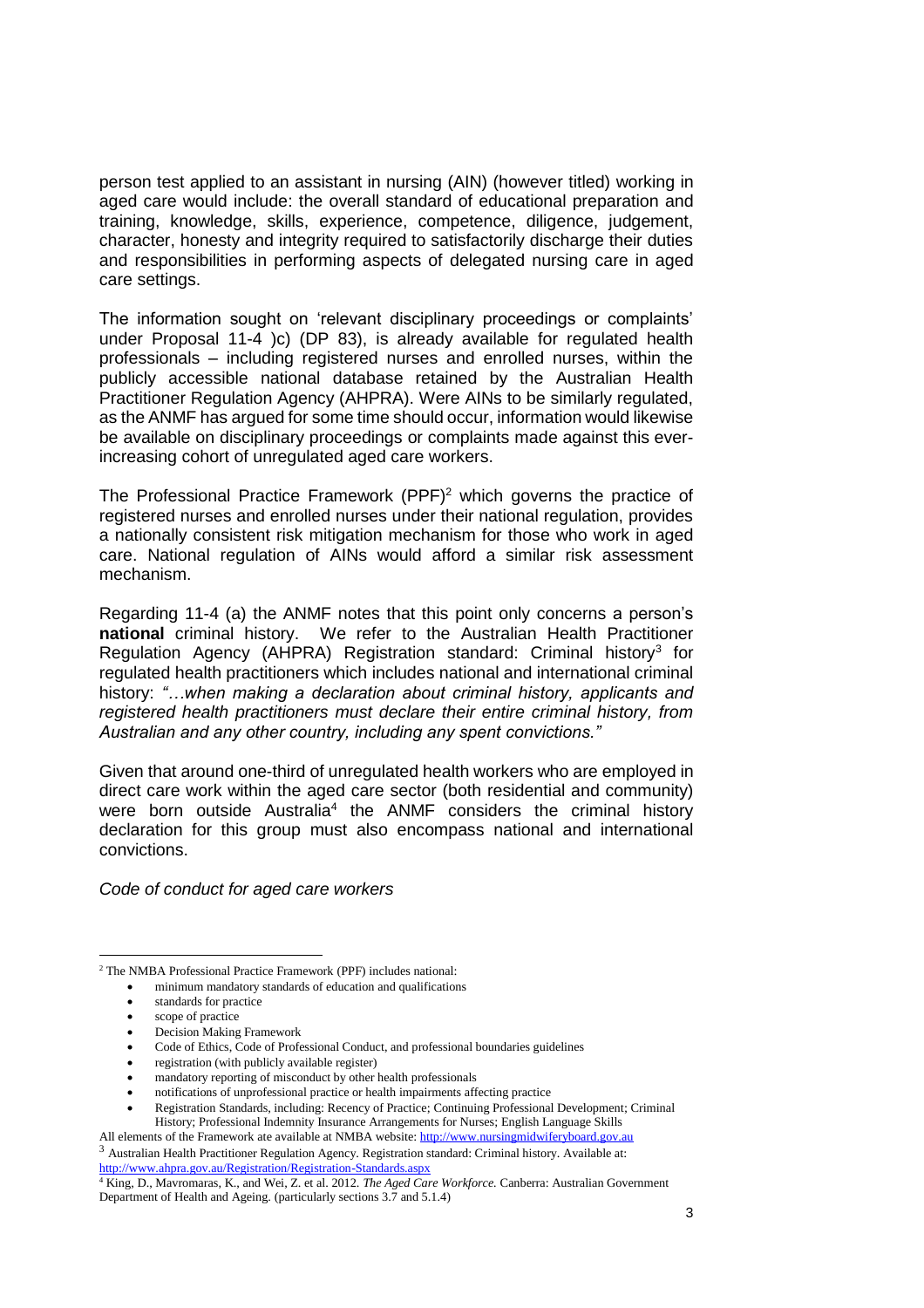*Proposal 11-6: Unregistered aged care workers who provide direct care should be subject to the planned National Code of Conduct for Health Care Workers.*

Rather than attempting to develop and apply a nationally consistent code of conduct for unregulated health care workers, efforts should be focused on appropriate inclusion of those workers within the existing regulation scheme through expanding the coverage of the National Law. A national system, consistent with the provisions of the National Law, would obviate the need to create a parallel code of conduct.

As stated, the National Law and professional practice frameworks developed in accordance with the provisions of the National Law, form the ideal model for assistants in nursing (however titled), who comprise the bulk of the aged care workforce in residential and community settings.

The ANMF agrees with the statement in the DP 83 p.234 that – "The National Code of Conduct is a 'negative licensing scheme.' Under this system it must be shown that harm has been perpetrated against a person, in this instance by one of the many forms of elder abuse, before any action can be taken. The ANMF argues that this retrospective mechanism for managing abusive conduct is inadequate in the protection of Australia's frail elderly citizens who are the recipients of residential or community aged care.

Conversely, the PPF referred to above, under which registered nurses and enrolled nurses practice, provides a positive and prospective approach by including adherence to a Code of Conduct in the requirements for regulation. In addition, an annual declaration of criminal history status on renewal of registration and a formal process for complaints combine to form a robust prospective risk mitigation mechanism. The ANMF argues that as assistants in nursing provide direct care services in aged care (and this is acknowledged in the Discussion Paper, p.235) they should be covered under the same National Law and its regulations, as registered nurses and enrolled nurses working in aged care.

# *Proposal 11-7 on Restrictive practices*

*Proposal 11-7: The Aged Care Act 1997 (Cth) should regulate the use of restrictive practices in residential aged care. The Act should provide that restrictive practices only be used:*

*(a) when necessary to prevent physical harm;*

*(b) to the extent necessary to prevent the harm;*

*(c) with the approval of an independent decision maker, such as a senior clinician, with statutory authority to make this decision; and*

*(d) as prescribed in a person's behavior management plan.*

The ANMF understands restrictive practices may be used as a last resource in order to protect the safety of the elderly individual. ANMF members employed in the sector advise that the use of restrictive practice occurs in an environment where aged care approved providers do not provide adequate staff with the appropriate skills mix to meet all the assessed nursing care needs of this vulnerable group of older residents.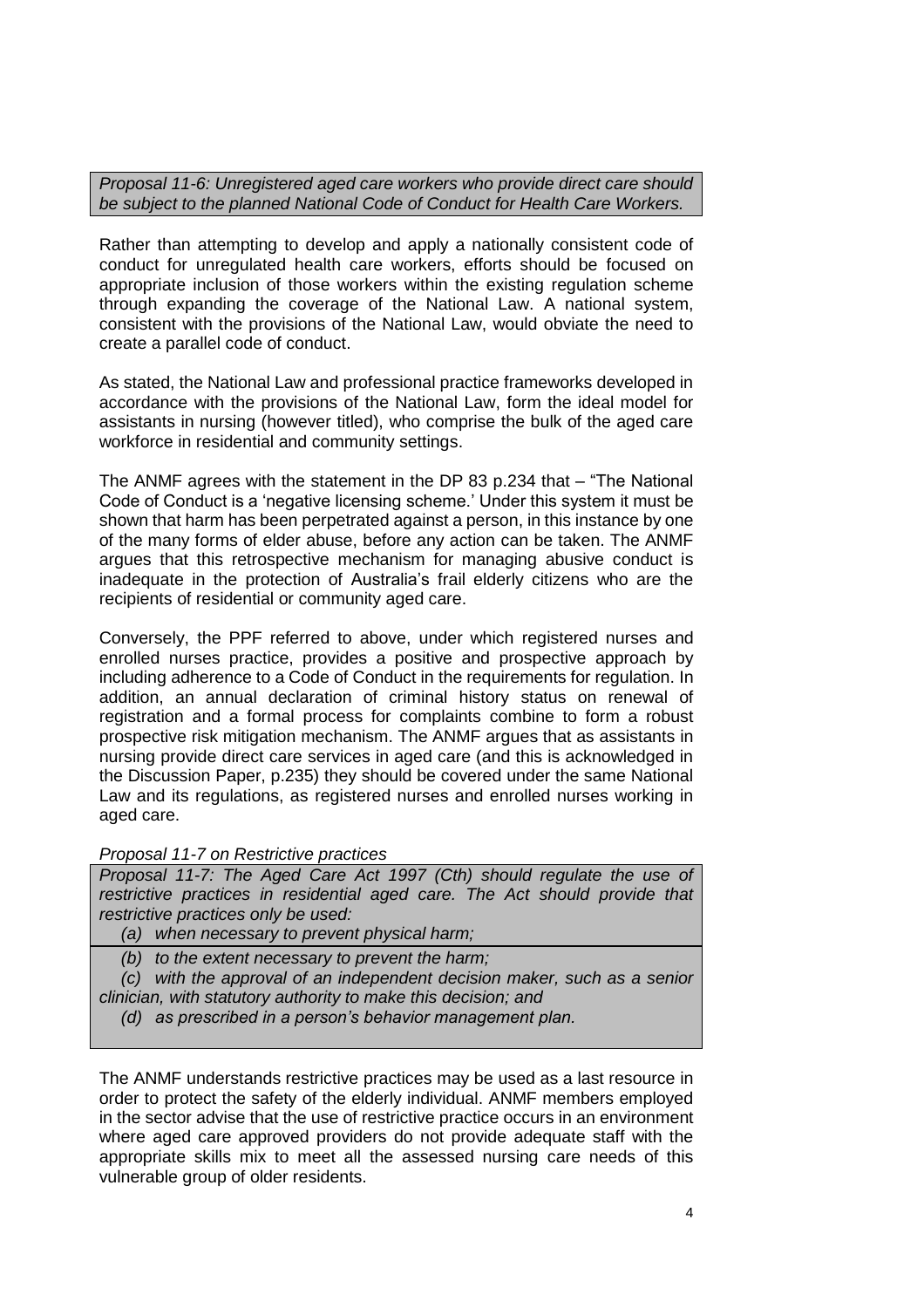Therefore, the ANMF contends aged care legislation must include a provision that mandates the appropriate ratios of qualified nursing staff and care staff to ensure resident safety in order to mitigate against these pervasive practices.

*Proposals 11-10 and 11-11 - Official visitors*

*Proposal 11-10: The Aged Care Act 1997 (Cth) should provide for an 'official visitors' scheme for residential aged care. 'Official visitors' functions should be to inquire into and report on:*

*(a) whether the rights of care recipients are being upheld;*

*(b) the adequacy of information provided to care recipients about their rights, including the availability of advocacy services and complaints mechanisms; and* 

*(c) concerns relating to abuse and neglect of care recipients.*

*Proposal 11–11: Official visitors should be empowered to:*

- *(a) enter and inspect a residential aged care service;*
- *(b) confer alone with resident and staff of a residential aged care service; and,*

*(c) make complaints or reports about suspected abuse or neglect of care recipients to appropriate persons or entities.*

The ANMF supports Proposals 11-10 and 11-11 as outlined in the DP 83. We caution that this process should be undertaken in a respectful manner by appropriately qualified assessors so that it is seen as useful to aged care recipients and staff and not 'unduly burdensome'.

# *Staffing issues*

The ANMF acknowledges that the Aged Care Legislated Review may be "better positioned" to consider and make recommendations on staffing issues in the aged care sector, as noted on p.235 DP83. However, as argued in our initial submission, attested to by our members<sup>5</sup>, and articulated by Emeritus Professor Rhonda Nay<sup>6</sup>, elder abuse can be perpetrated through neglect brought about by the inadequacy of staffing levels and skill mix to provide necessary care to elderly people. Adequate numbers of nurses and appropriate skills mix in health and aged care environments are critical for early identification of warning signs to implement timely interventions to mitigate the risk of elder abuse.

A recent study exploring the impact of staff numbers on care provided in residential aged care argued that inadequate staffing numbers and skills mix lead to poorer care outcomes<sup>7</sup>. The study, attached, concluded that recent changes in funding and regulation of residential aged care were *likely to* 

 $\overline{a}$ 

<sup>5</sup> For example, NSW Nurses and Midwives' Association Submission 29 as cited on p.237 of DP83.

<sup>6</sup> p. 236 DP83.

<sup>&</sup>lt;sup>7</sup> 2016 Willis, E., Price, K., Bonner, R., Henderson, J., Gibson, T., Hurley, J., Blackman, I., Toffoli, L and Currie, T. (2016) Meeting residents' care needs: A study of the requirement for nursing and personal care staff. ISBN 978-0-9943050-3-9 Australian Nursing and Midwifery Federation